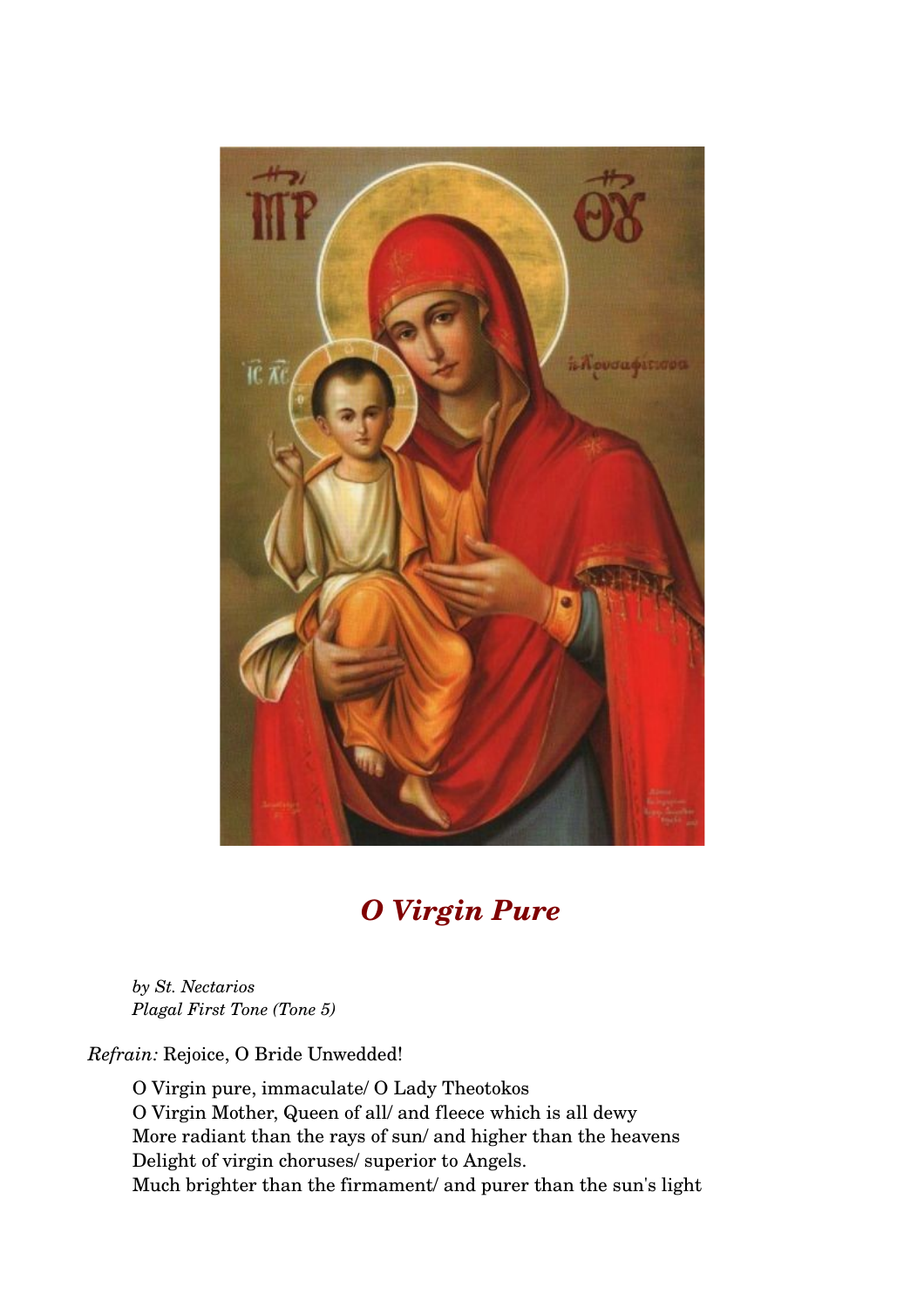More holy than the multitude/ of all the heav'nly armies.

#### Rejoice, O Bride Unwedded!

O Ever Virgin Mary/ of all the world, the Lady O bride all pure, immaculate/ O Lady Panagia O Mary bride and Queen of all/ our cause of jubilation Majestic maiden, Queen of all/ O our most holy Mother More hon'rable than Cherubim/ beyond compare more glorious than immaterial Seraphim/ and greater than angelic thrones.

#### Rejoice, O Bride Unwedded!

Rejoice, O song of Cherubim/ Rejoice, O hymn of angels Rejoice, O ode of Seraphim/ the joy of the archangels Rejoice, O peace and happiness/ the harbor of salvation O sacred chamber of the Word/ flow'r of incorruption Rejoice, delightful paradise/ of blessed life eternal Rejoice, O wood and tree of life/ the fount of immortality.

#### Rejoice, O Bride Unwedded!

I supplicate you, Lady/ now do I call upon you And I beseech you, Queen of all/ I beg of you your favor Majestic maiden, spotless one/ O Lady Panagia I call upon you fervently/ O sacred, hallowed temple Assist me and deliver me/ protect me from the enemy And make me an inheritor/ of blessed life eternal.

Rejoice, O Bride Unwedded!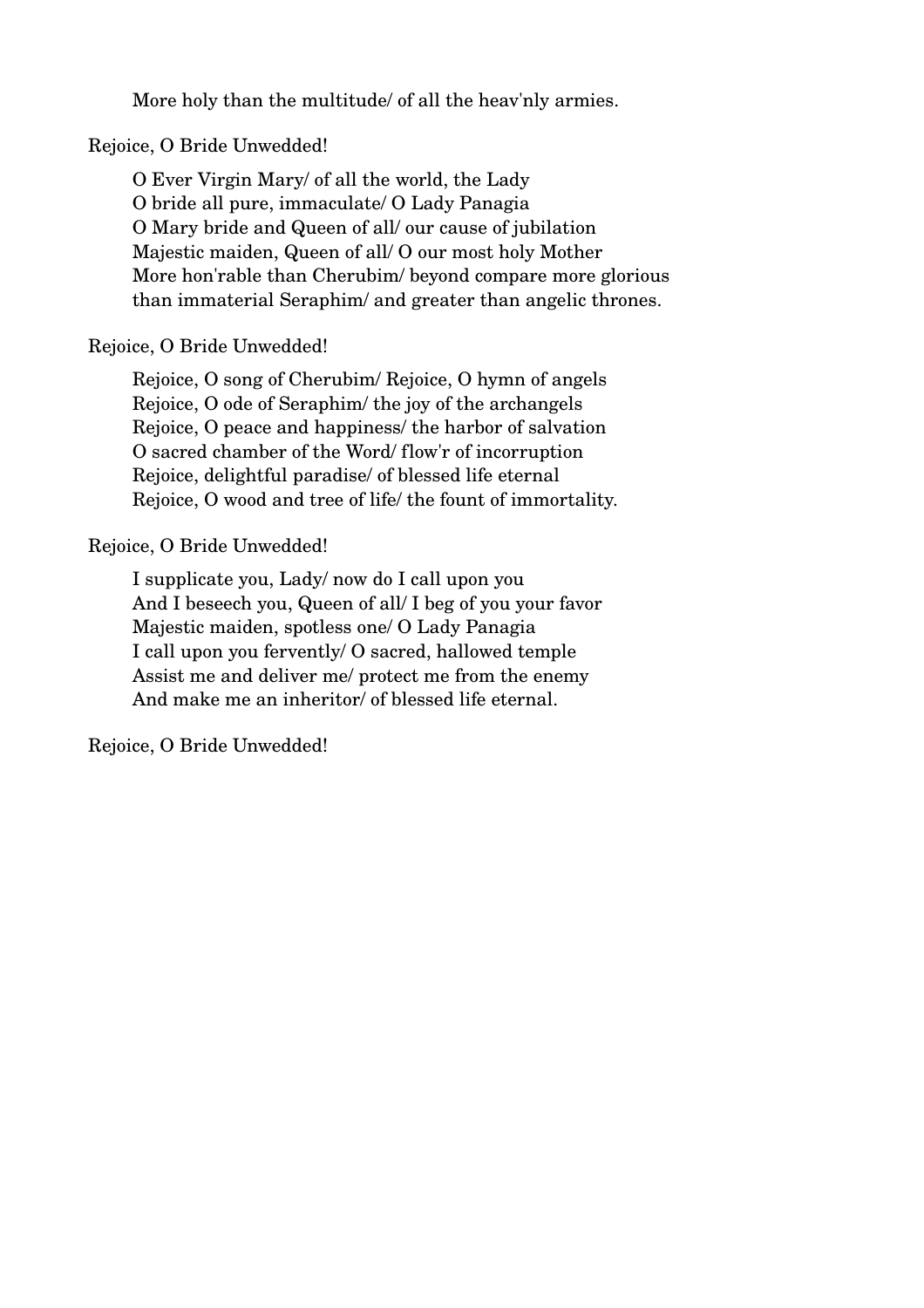# Aghni Parthene " O Pure Virgin"

### by St. Nectarios of Aegina Tone 5

English translation (with metrical notes)

(A, B, and C refer to the three distinct melodies within the hymn.)

(A) O pure and virgin Lady,/ O spotless Theotokos: Rejoice, O unwedded Bride!

O Virgin Queen and Mother/ O dewey fleece most sacred:/ Rejoice, O unwedded Bride!

(B) O height transcending heaven above/ O beam of light most radiant:/ Rejoice, O unwedded Bride!

O joy of chaste and virgin maids/ surpassing all the angels:/ Rejoice, O unwedded Bride!

(C) O brilliant light of heaven above/ most clear and most radiant: / Rejoice, O unwedded Bride!

Commanding chief of heaven above/ O holiest of holies/ Rejoice, O unwedded Bride!

 $(A)$  O ever-virgin Mary/ O Mistress of creation:/ Rejoice, O unwedded Bride!

O Bride all-pure and spotless/ O Lady all-holy:/ Rejoice, O unwedded Bride!

(B) O holy Mary, Bride and Queen/ O cause of our rejoicing/ Rejoice, O unwedded Bride!

O Maiden Queen most hon'rable/ O Mother most holy/ Rejoice, O unwedded Bride!